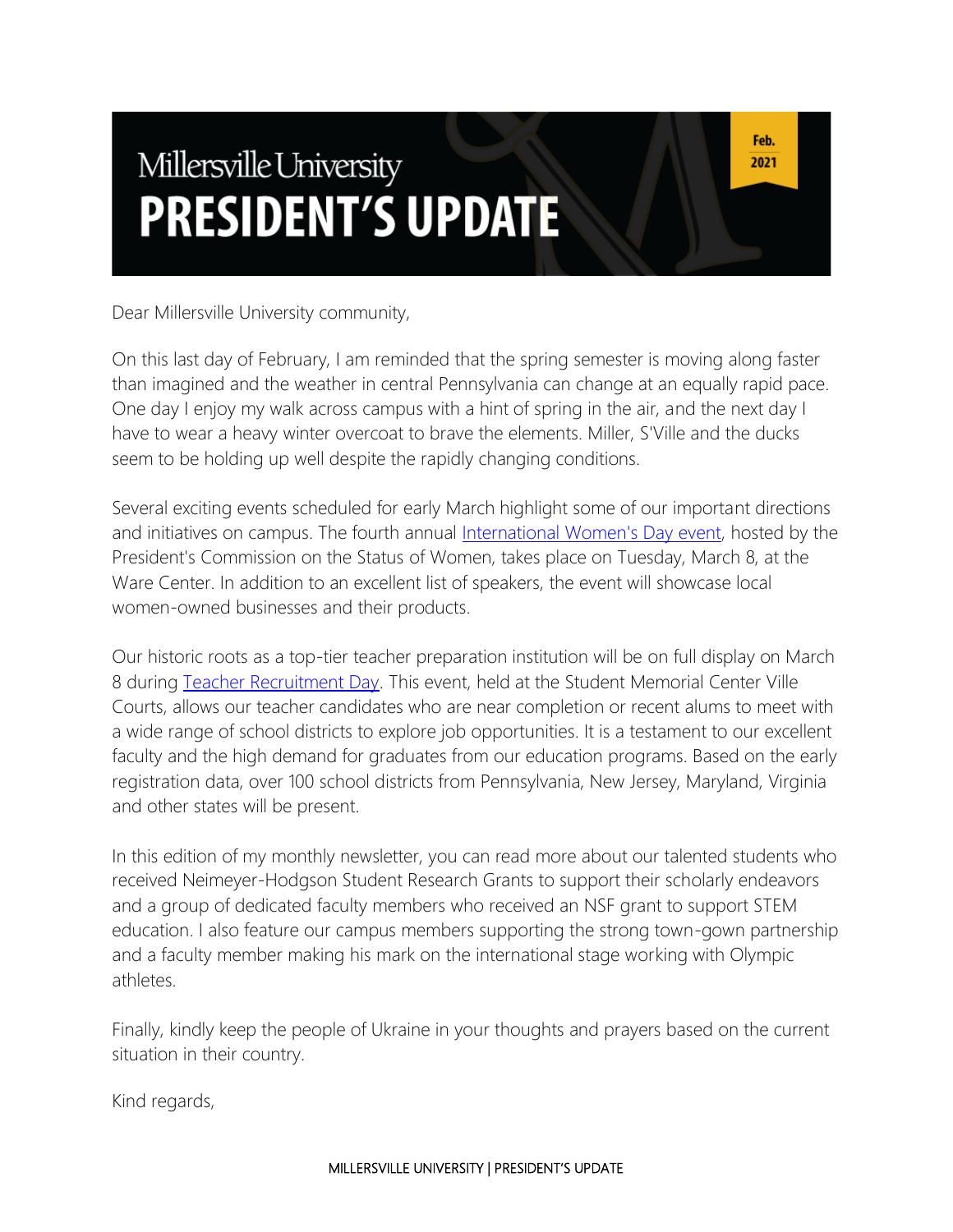## FIVE STUDENTS RECEIVE GRANTS TO CONTINUE RESEARCH

Thanks to [Neimeyer-Hodgson Student Research Grants](https://www.millersville.edu/alumni/scholarships/neimeyer-hodgson-student-research-grant.php) from the Millersville University Alumni Association, five Millersville students will be able to conduct scholarly and creative projects.

The Neimeyer-Hodgson Fund was established in 1983 with money left to the Millersville University Alumni Association by Minnie Menges Neimeyer, Class of 1923 and Laura L. Hodgson, mother of Pearl Hodgson, Class of 1931. Any full-time student attending Millersville University pursuing a bachelor's degree is eligible to apply for a grant.

Meet this year's recipients:

Alan Snavely is a senior majoring in biology. His project aims to improve industrial hemp production by analyzing its root bacteria microbiome structure.

Emily Dalessandro is a senior biology major. Her project is identifying the genetic changes responsible for the evolution of parasitism in nematodes (roundworms).

Duncan Lynn is a senior majoring in biology. Lynn's project will attempt to classify certain types of root vegetables so that consumers know what they are buying. Currently, many tubers are sold under the same name but are potentially of a different species.

Elizabeth Esperanza is a senior majoring in psychology. Esperanza's goal is to add to the existing literature on substance abuse in rats. This will hopefully lead to new treatments in humans suffering from substance abuse disorder.

Apran Akbar is a senior majoring in biology. Akbar's project will focus on the embryonic development of the Trachemys Scripta species of turtles.

#### SERVING OUR COMMUNITY

Millersville University and the Millersville Borough have always had a strong relationship. The Borough Council is a good example of that, having a Millersville student serve each year as an advisor.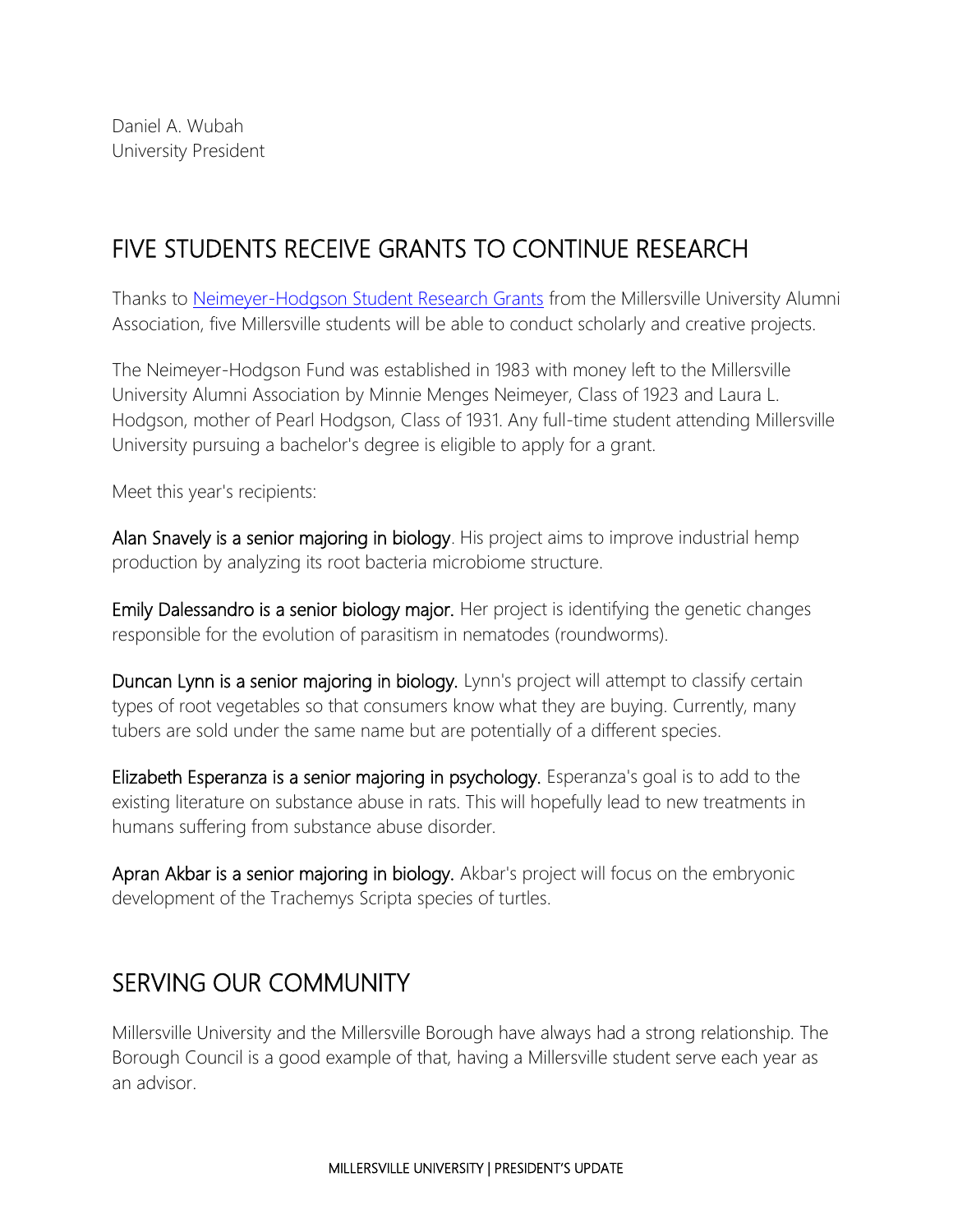A government major at the University, Andrew Geer was recently appointed as the student advisor to Millersville Borough. His role consists of reporting to the borough council about what is going on at campus and how the school operates. Geer also provides a student's perspective to the council about any issues the Borough is facing.

Geer says his objective as student advisor is to increase awareness of the position to the student body. He wants his fellow students to know that they have a voice in local government. Geer is also a member of the Student Government Association, where he plans to take an executive position after his term of one year with the Borough is over. Geer has a passion for civil service and looks forward to gaining experience serving his community so that he may find a career in government.

In addition, Dr. Carrie Smith, a sociology professor at Millersville, was recently honored with an appreciation award from Millersville Mayor David Aichele for her service as borough council president.

My congratulations to Andrew on his appointment and a big thanks to Dr. Smith for her service.

#### STUDENT-CENTERED FACULTY SPEARHEAD EFFORT TO OBTAIN \$1.5 MILLION STEM GRANT

Millersville was recently awarded a  $$1.5$  million grant from the National Science Foundation. The award will help Millersville recruit, retain and graduate more low-income academically talented students in STEM disciplines.

MU will provide S-STEM scholarships to 30 students over the six-year grant period at an average annual scholarship amount of \$8,000, totaling 120 scholarships. Key components of the program include a Community Building Retention Activities Program, a combination of social support and community building activities to engage scholars, and a paid three-week summer interdisciplinary curricular boot camp at Wallops Island in Virginia.

The program aims to produce a strong, globally competitive STEM workforce complete with students equipped with scientific literacy and confidence in their field of study and to produce graduates who are prepared to meet local and regional workforce needs.

Dr. Janet White, chairperson and professor of mathematics education, technology and secondary methods and Dr. Kathryn Allen, associate professor of organic/polymer chemistry, will select the first scholarship cohort later this spring.